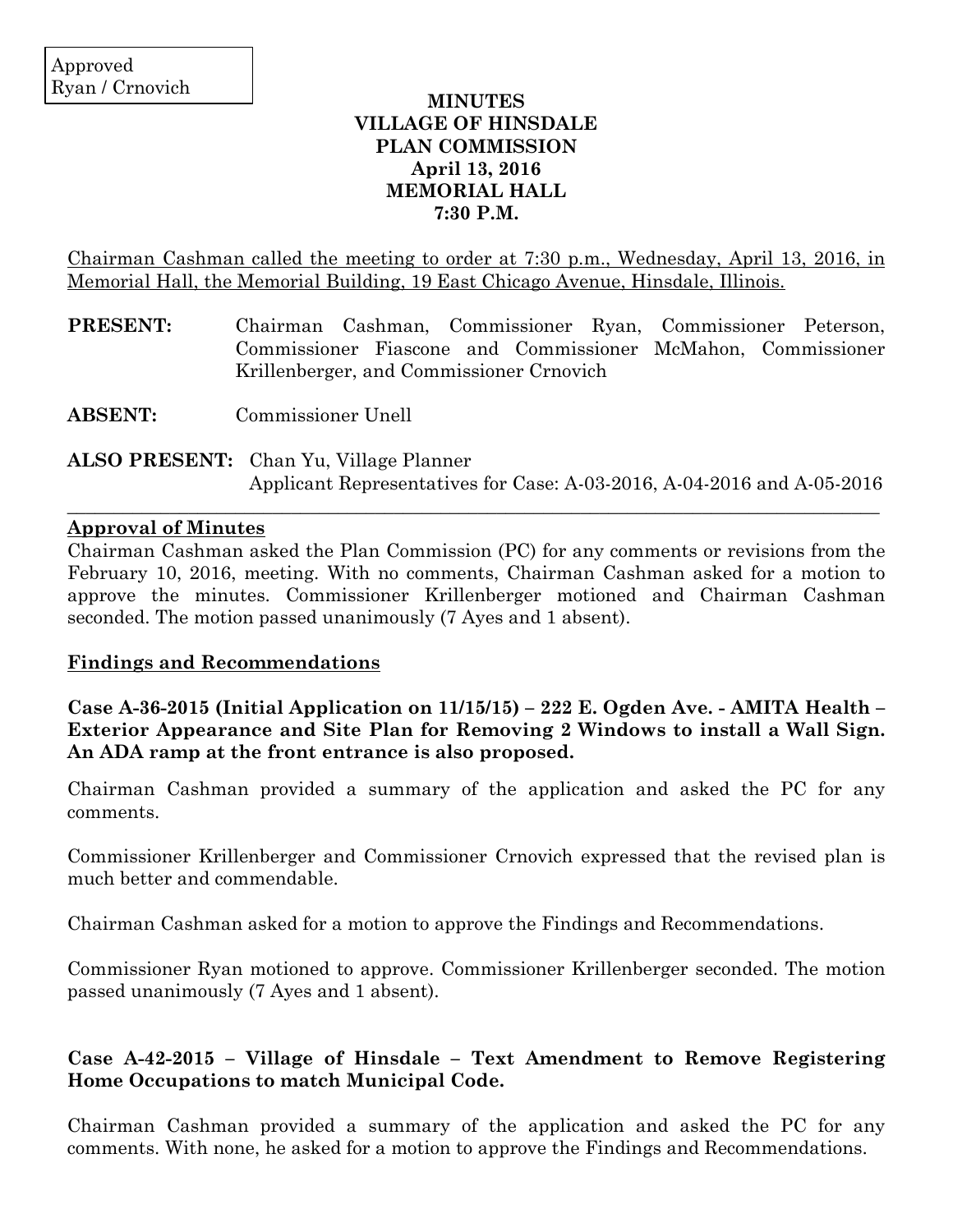Commissioner McMahon motioned to approve. Commissioner Krillenberger seconded. The motion passed unanimously (7 Ayes and 1 absent).

# **Sign Permit Review**

# **Case A-04-2016 – 20 E. Ogden Ave. – LaMantia – Ground Sign**

Chairman Cashman introduced the next item on the agenda as a sign application from LaMantia, and asked the applicant to please introduce themselves and the request.

Nick Esposito, introduced himself as the attorney representing the applicant. He pointed out that his exhibit posters reflect an out-of-date ground sign version, and that the one in the packet is the correct version. He next introduced the staff from Olympic Signs.

Robby Whitehead introduced himself, from Olympic Signs in Lombard. He explained that they will be fabricating and installing the ground sign. Mr. Whitehead said that they will be removing the existing ground sign and using the electrical feed for the new ground sign. It will be LED illuminated and have a low power draw.

Commissioner Krillenberger asked what the material of the new sign is.

Robby Whitehead replied the face will be polycarbonate, with vinyl digitally printed graphics. The columns will be built out of aluminum with caps on the top.

Chairman Cashman asked if the orientation of the sign will be the same as the existing one.

Robby Whitehead replied that the cut will be architecturally different with an updated look.

Chairman Cashman expressed it's a nice looking sign.

Commissioner Ryan asked if it's going in the same spot as the old sign.

Robby Whitehead replied very close, yes.

Commissioner Krillenberger said he thinks it's a big improvement.

Commissioner Ryan said it looks very nice.

Chairman Cashman asked if you'd be able to read the sign traveling eastbound.

Robby Whitehead replied yes, that's correct.

Chairman Cashman explained, based on Chan's analysis, everything is Code compliant.

Chan Yu, Village Planner, replied correct.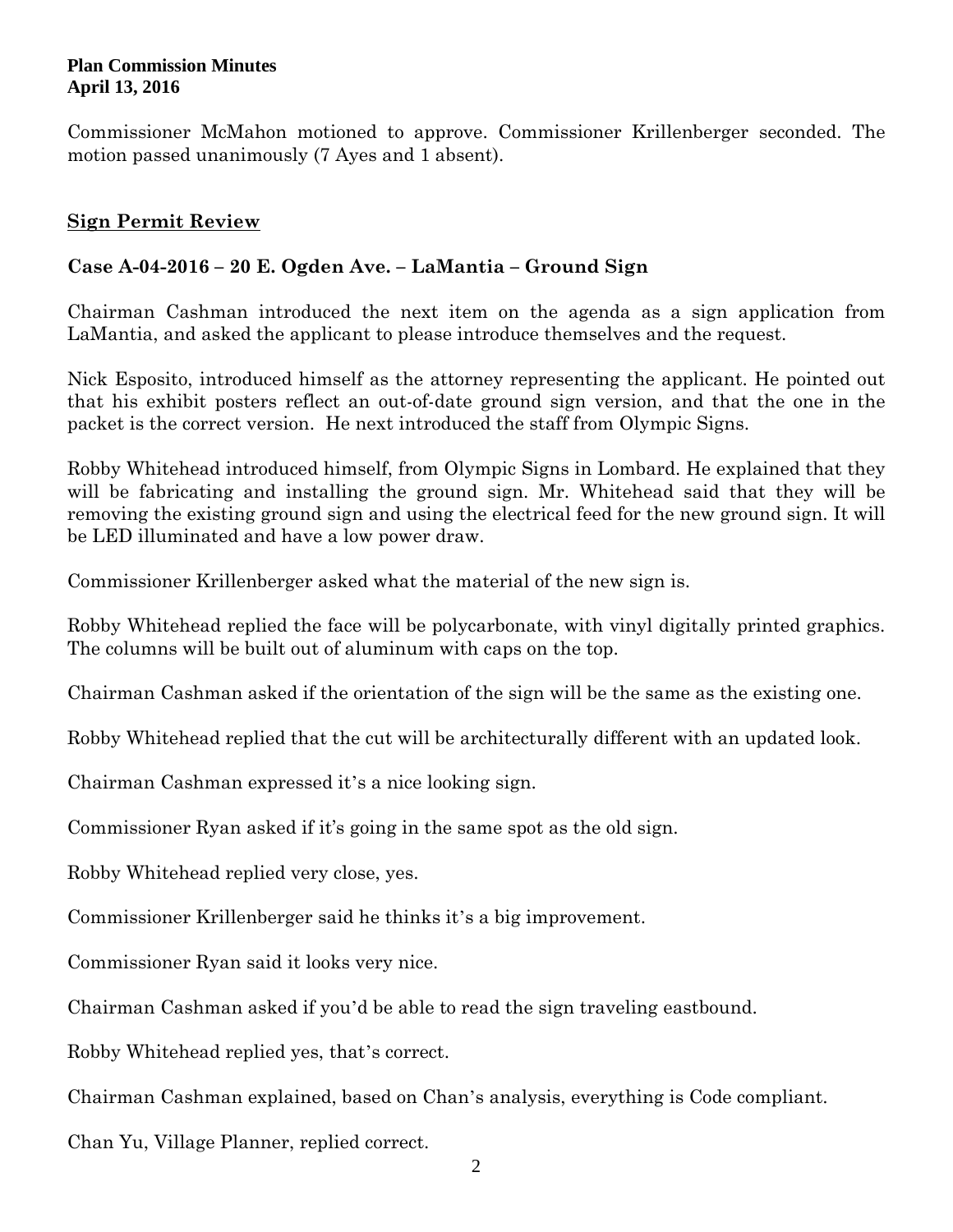Chairman Cashman asked the PC if there were any additional comments.

Commissioner Crnovich thanked the applicant for such a detailed packet and information; and it is very helpful.

Nick Esposito said you're welcome.

Chairman Cashman thanked the applicant and asked if the PC had any further questions. With none, he asked for a motion to approve the sign application as submitted.

Commissioner Ryan motioned to approve. Commissioner McMahon seconded. The motion passed unanimously (7 Ayes and 1 absent).

## **Exterior Appearance and Site Plan Review**

**Case A-03-2016 – 20 E. Ogden Ave. – LaMantia – Exterior Appearance and Site Plan for façade improvement, roof work and landscaping. This is a Public Meeting item that has followed the Notice Requirements for Nonresidential properties within 250 feet from a single family zoning district.**

Chairman Cashman provided a brief review for the exterior appearance and site plan application and asked if anyone in the audience would like to speak during the public meeting session. There was nobody from the audience that came forward.

Nick Esposito, introduced himself and two staff members of LaMantia before explaining that the open space of the site is not changing. The materials and the relationship to the existing structure is basically the same. They are planning to upgrade the building by painting it, improve the landscaping with a far superior addition and improve/restripe the parking lot. And he reasserted the material will be consistent if not the same. He referenced the text amendment the PC recommended for a showroom because that is the purpose for the additional and enlarged windows, and that is to allow for more sunlight into the building. Mr. Esposito explained that there is no change to the: top height of the building, or front or side of the building.

Chairman Cashman asked if there was a landscape plan submitted.

Chan replied that it is located in the last page of the application.

Nick Esposito continued to reference the aforementioned information with poster sized illustrations.

Chairman Cashman asked what the lower entry door is for, located below the awning.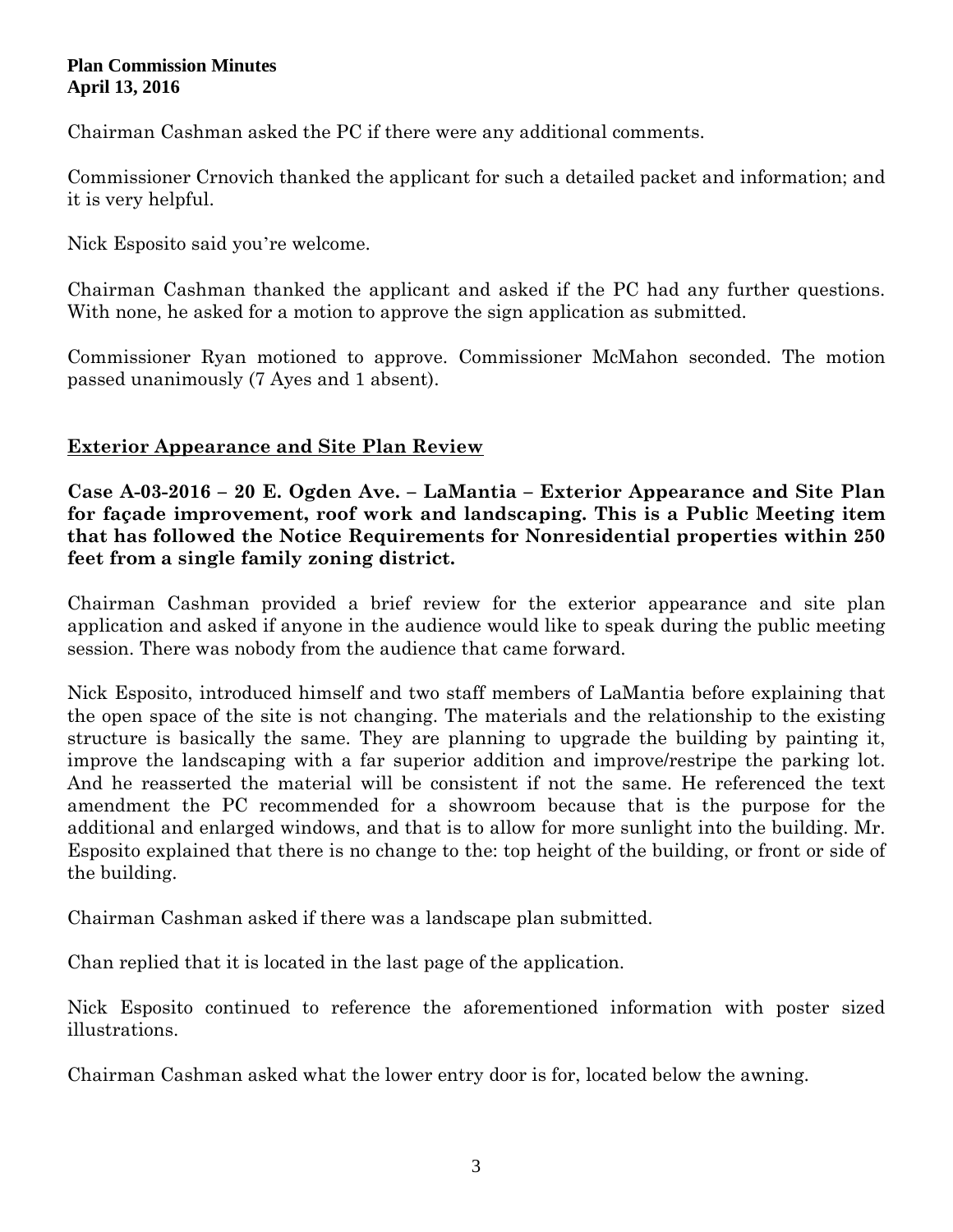Nick Esposito responded that only staff uses it. He also explained the new roof to screen the new mechanical equipment on top of the building. And while the pitch of the roof will be the same, the screen on the back of the building will be vertical and painted to match the existing material of the facade. Mr. Esposito explained the metal flue for the new fireplace will be exposed due to a minimum fire safety building code distance.

Commissioner McMahon asked about the roof on the east side and if the screen wall will look like the roof material.

Chairman Cashman explained that the roof shields the equipment from the east and the screen wall will shield the equipment from the west side of the building.

Nick Esposito reiterated that they are trying to hide the equipment on the roof, however is unable to hide the metal flue due to the building code.

Chairman Cashman asked what the final paint color will be, and if it will be similar to the rendering.

LaMantia staff replied that they aim to match the existing façade of the building.

Commissioner Crnovich asked if the parking lot and spaces will stay the same.

Nick Esposito replied yes, and it will be recoated and restriped.

Commissioner Peterson asked if the use will change for the indoor parking area as part of the renovations.

Nick Esposito replied no, there is no change in the use for the parking area.

Commissioner Ryan mentioned that she drove by the building today and believes the plan will be a marked improvement. She also added that she would also like to complement the applicant for the wonderfully comprehensive packet.

Chairman Cashman asked the PC if there were any additional comments.

Commissioner Krillenberger added that he agrees with Commissioner Ryan for the comprehensive application packet, and like the ground sign request, is an improvement to the property and good for the community.

Commissioner McMahon echoed Commissioner Krillenberger's comment in that it's a very good packet.

Chairman Cashman commented that he appreciates the effort to screen the equipment, especially from the neighbor to the west, and added you have an advantage due to the dense collection of trees at the property line.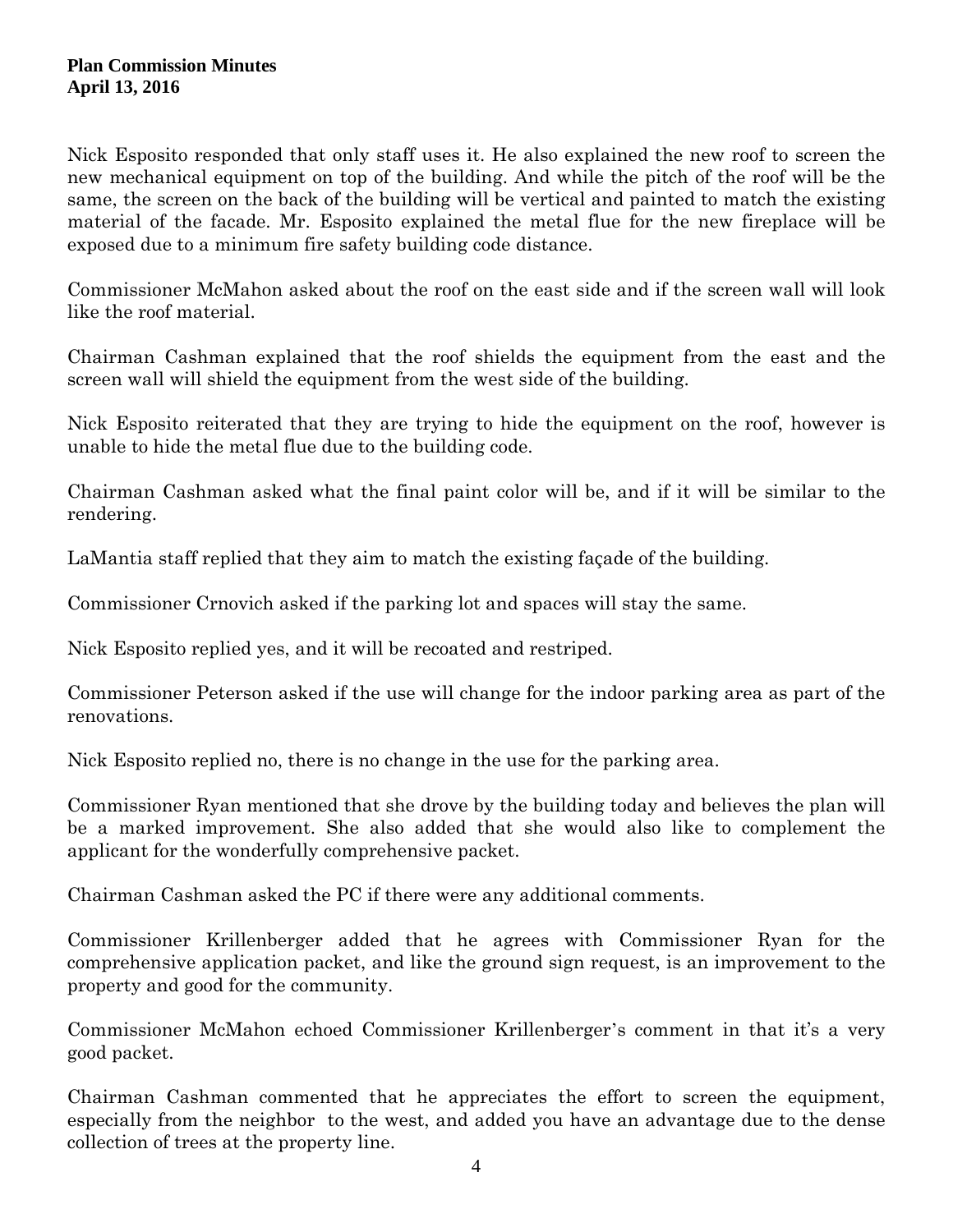Commissioner Krillenberger asked what about this application triggered a public meeting.

Chairman Cashman added, and public notification to the neighbors.

Chan explained because the application is a non-residential use that is within 250 feet from a residential lot.

Commissioner Krillenberger replied, understood.

With no further questions or comments, Chairman Cashman asked for a motion to approve the exterior appearance plan of the application package.

Commissioner McMahon motioned to approve. Commissioner Crnovich seconded. The motion passed unanimously (7 Ayes and 1 absent).

Chairman Cashman asked for a motion to approve the site plan, including the landscape plan, as submitted .

Commissioner Ryan motioned to approve. Commissioner Krillenberger seconded. The motion passed unanimously (7 Ayes and 1 absent).

Chairman Cashman thanked the applicant and looks forward to them operating.

**Case A-05-2016 – 414 W. Chestnut St. – Mani & Pedi – Exterior Appearance and Site Plan for chimney to meet building codes. This is a Public Meeting item that has followed the Notice Requirements for Nonresidential properties within 250 feet from a single family zoning district.**

Chairman Cashman provided a brief review for the exterior appearance and site plan application and noted that this is a public meeting session. There was nobody from the audience that came forward.

Peter Korovessis, the architect representing the applicant introduced himself and Jesuck Paik, the business owner. He explained to the PC that the owner is expanding and taking over the property next door (414 W. Chestnut) from his current location (410 W. Chestnut St.), on the first floor. He explained the application to construct the chimney is driven by mechanical (building) code requirements to exhaust the fumes of the business above and away from the second floor residential dwelling units.

Chairman Cashman asked if they are also adding two condensing units.

Peter Korovessis replied yes, the condensing units are necessary for the additional mechanical units, and will be located next to an existing condensing unit.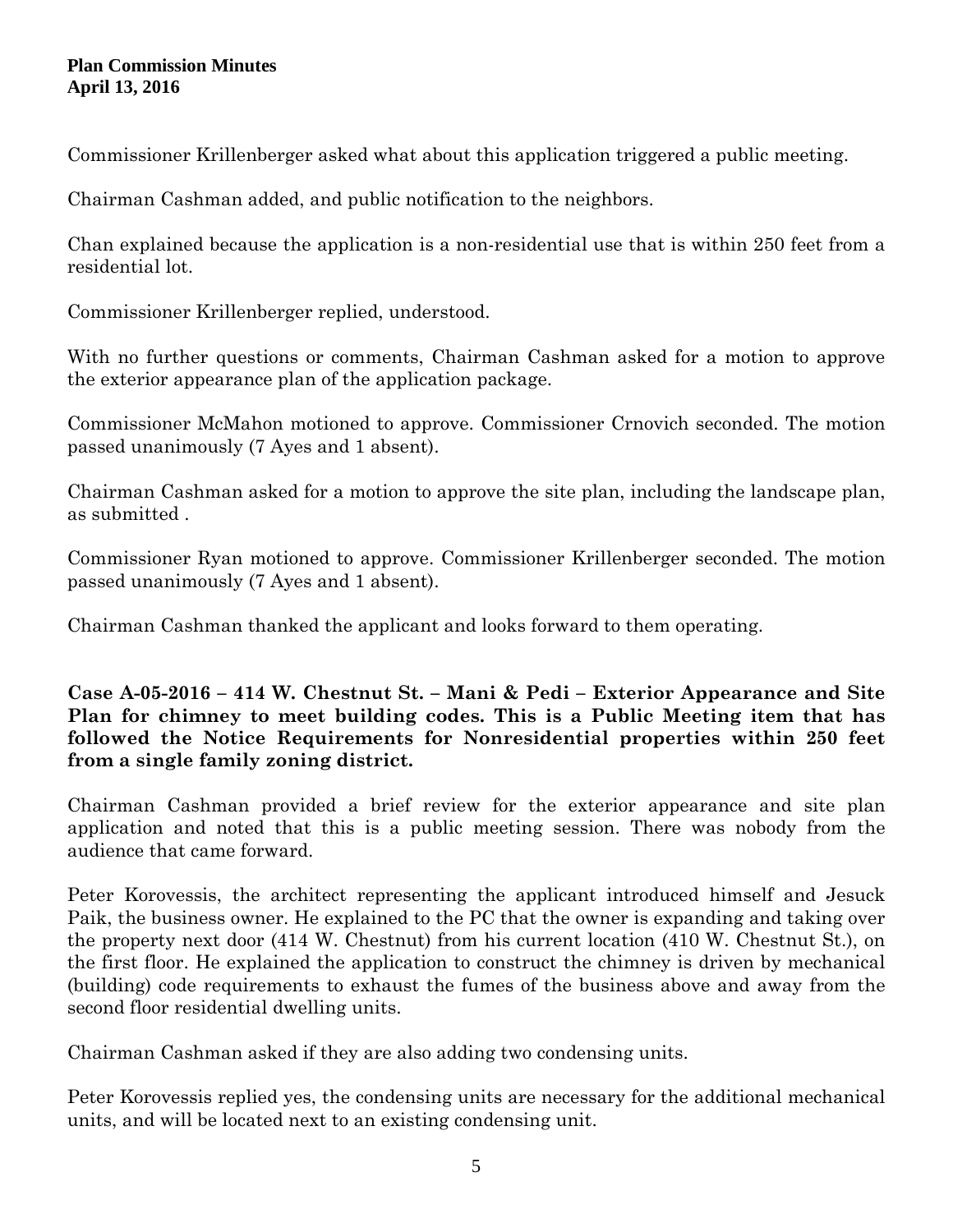Commissioner McMahon asked to clarify that they will be on the first floor and if there is residential on the second floor.

Peter Korovessis replied correct, and clarified there are 3 residential studio units on the second floor.

Chairman Cashman asked if they will occupy the entire first floor.

Peter Korovessis replied yes.

Commissioner Crnovich stated that the condensing units are very close to the building to the west, and asked if it makes a lot of noise.

Peter Korovessis replied no, and pointed out that the two are much smaller than the existing one.

Commissioner Crnovich asked if the two additional units will result in a net of 3 condensing units.

Peter Korovessis replied correct.

Commissioner Fiascone asked if the condensing units emit any fumes.

Peter Korovessis replied no, they function only to cool the refrigerant that is going in and out of the building.

Chairman Cashman explained it'll be just like a residential condenser.

Peter Korovessis concurred and explained the fumes will be exhausted through the chimney which is 7 feet over the roofline.

Commissioner McMahon asked how the chimney worked, and if there are fans in it.

Peter Korovessis replied yes, there are two fans for the two ducts inside the chimney that push the air out.

Commissioner Peterson made a comment that they are proposing to install a chimney made of siding onto a building made of brick.

Peter Korovessis added the color will be stained to match the brick.

Commissioner Crnovich also pointed out the chimney siding material, and asked Chan if the condensing units require screening.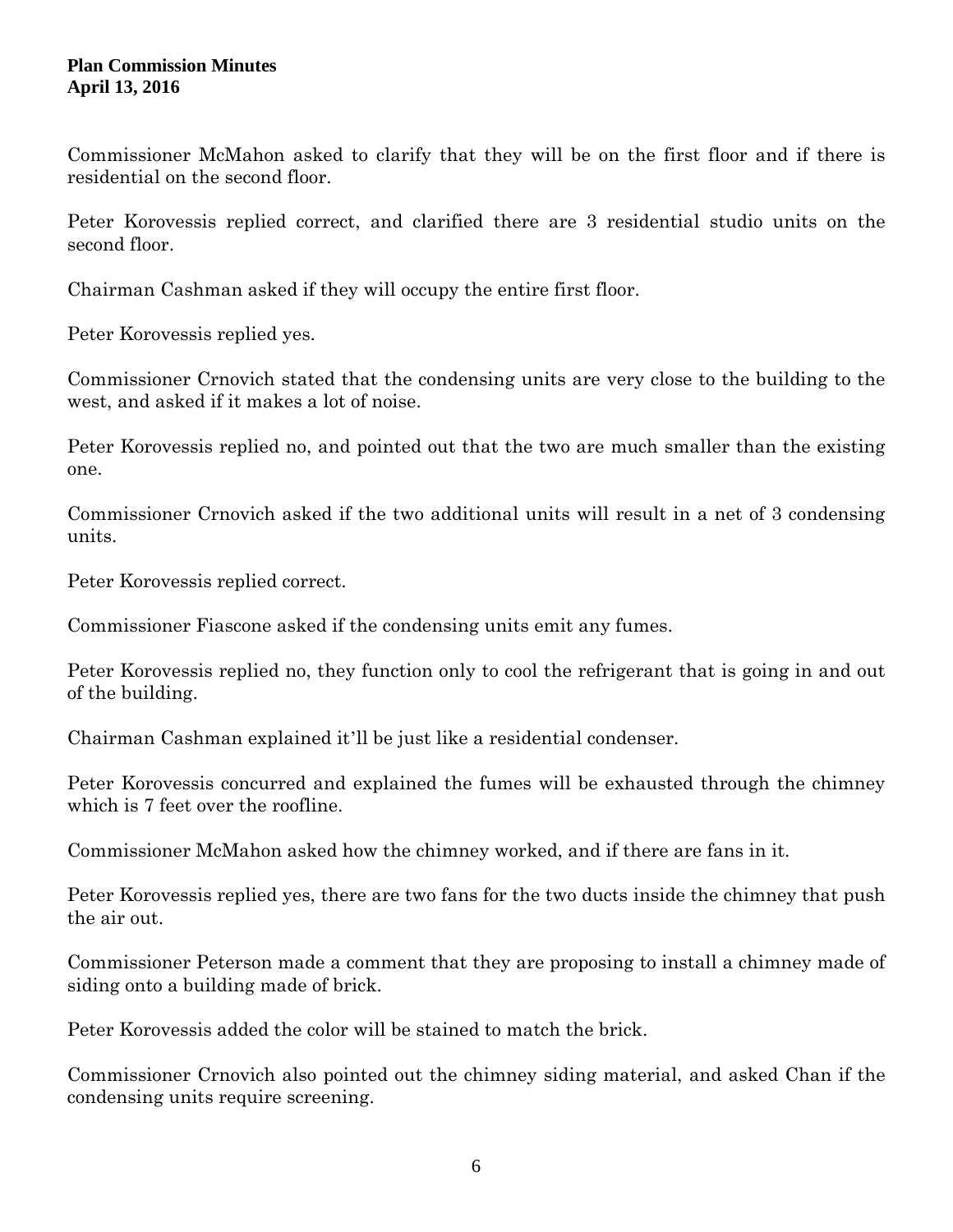Chan replied the location is in the B-3 business district and there is no requirement to screen the condensing units.

Chairman Cashman pointed out that it's pretty well screened where it's located.

Commissioner Crnovich agreed, but she is considering the building immediately to the west.

Chairman Cashman asked the PC for any additional questions or comments.

Commissioner McMahon and Commissioner Krillenberger both commented on the chimney's location in the rear of the building as a positive major consideration.

Chairman Cashman added it would be hard to see or notice it unless you go to the back of the building, and moreover, described the dense screening beyond the train tracks to the south of the property.

Chan explained that the last 2 pages of the packet shows an overhead aerial view of the property.

Chairman Cashman asked if the decision not to use brick was due to expense.

Peter Korovessis replied correct, they were not planning to provide the chimney but it was required by the Building Department. Thus, it was an unexpected expense, and additionally, they must also pay for the chimney foundation.

Chairman Cashman explained it'd be a different story, and brick may have been required if the chimney was on the front of the building.

Commissioner Peterson expressed that it'd still be visible.

Chairman Cashman replied, not from the street, and mentioned that he drove out there in the morning and wasn't able to see anything other than the front façade.

Commissioner Crnovich stated, you would see it on the train.

Chairman Cashman agreed, you would see it on the train.

Commissioner McMahon stated that she believes it's a reasonable request.

Chairman Cashman asked if the applicant is leasing the space.

Peter Korovessis replied correct.

Chairman Cashman explained, so if the tenant left one day, the chimney could be removed easily.